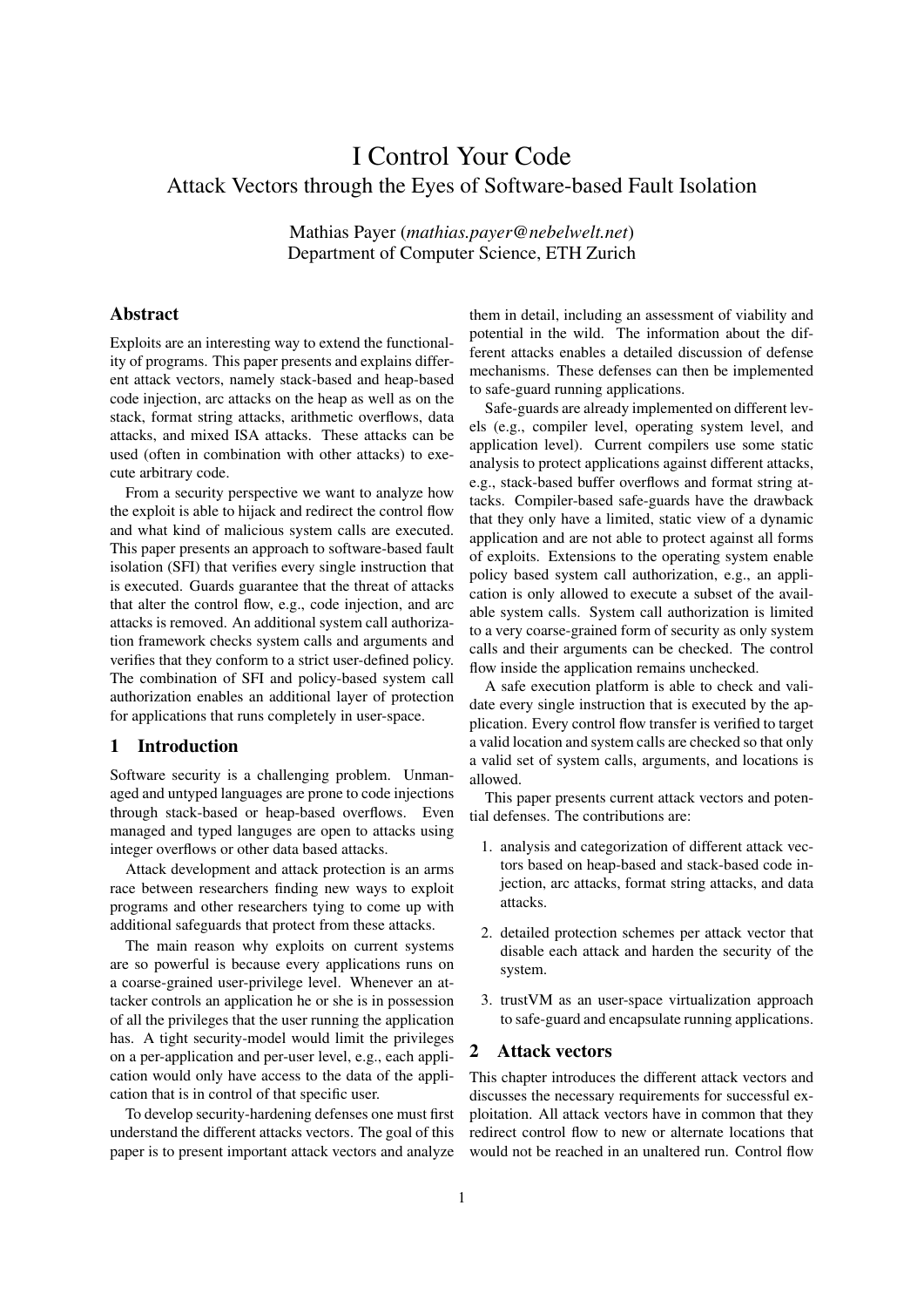can be altered through buffer overflows, format string attacks, or data attacks.

All attack vectors exploit the fact that the programmer or the runtime system was unable to check the bounds of a buffer or to detect a type overflow (e.g., integer overflow) to overwrite either data structures or code.

# 2.1 Code injection

Code injection attacks place new machine code in the running application and redirect the control flow to the newly placed code. This code then executes the malicious payload.

## 2.1.1 Stack-based code injection

This attack exploits missing or incomplete bound checks of a local array on the stack. The array is filled with user-controlled code. Because the stack grows downwards it is possible to overwrite the variables that are higher up on the stack, including the saved base pointer and the saved return instruction pointer. The attack adjusts the return instruction pointer so that it points to the code that was placed in the buffer. The function therefore does not return to the caller but to the code on the stack.

Listing 1 shows a simple code sequence that is prone to a stack-based overflow where code injection is possible. Figure 1 shows the stack layout before and after an overflow. The length of the user supplied input overflows the length of the variable on the stack and overwrites the base pointer and the return instruction pointer. The new return instruction pointer then points to the beginning of the temporary array on the stack. The exploit code is executed when the function returns.

```
int is foobar (char *cmp) {
  \frac{1}{4} assert (strlen (cmp) < MAXLEN)
  char tmp [MAX_LEN];
  strcpy (tmp, cmp); // no bound check
  return \text{stremp}(\text{tmp}, \text{ "foobar");}}
. . .
\frac{1}{1} user_str is > MAX_LEN
if (is_foobar(user_str)). . .
```
*Listing 1:* A potential stack-based overflow



*Figure 1:* Stack before and after a stack-based code injection exploit.

Constraints for this attack are that code on the stack must be executable, a bound check for a buffer on the stack must be missing or faulty, and the runtime system may not verify the return instruction pointer.

# 2.1.2 Heap-based code injection

This form of attack places the malicious code in an array on the heap and redirects control flow to the injected code. The control flow redirection is achieved through overwriting the return instruction pointer, overwriting a function pointer (or vtable entry for C++), adjusting GLIBC destructors, or fiddling with the memory allocator datastructures.

Listing 2 shows a simple code sequence with a vulnerable struct and a code sequence that enables a heap-based code injection. Figure 2 shows the vulnerable struct before and after an exploit. The buffer in the vulnerable struct is filled with a user supplied nop-slide<sup>1</sup> and exploit code. The function pointer is overwritten and points somewhere into the nop-slide of the struct's buffer. The exploit code is executed when the function pointer is called.

```
typedef struct vuln_struct {
   char buf [MAXLEN];
   int (*cmp)(char*);
};
int is foobar heap (vuln struct *s, char *str) {
   \frac{1}{4} assert (strlen (cmp) < MAX_LEN)
   strcpy (s->buf, str); // no bound check
  return s \rightarrow \text{cmp}(s \rightarrow \text{buf}, "foobar");
}
. . .
v u l n _ s t r u c t * s t = \
  (v u l n _ s t r u c t *) m all o c (s i z e o f (v u l n _ s t r u c t ));\frac{1}{\sqrt{2}} user_str is > MAX_LEN
if (is_foobar-heap(st, user str)). . .
```
*Listing 2:* A potential heap-based overflow



*Figure 2:* Vulnerable struct before and after a heap-based code injection exploit.

The location where the code is placed must be executable and a bound check for a buffer must be faulty or missing. Additionally the control flow must be redirected to the code placed on the heap.

<sup>&</sup>lt;sup>1</sup>A sequence of nop instructions is used if only a vague location is known. The exploit transfers control somewhere into the nop-slide.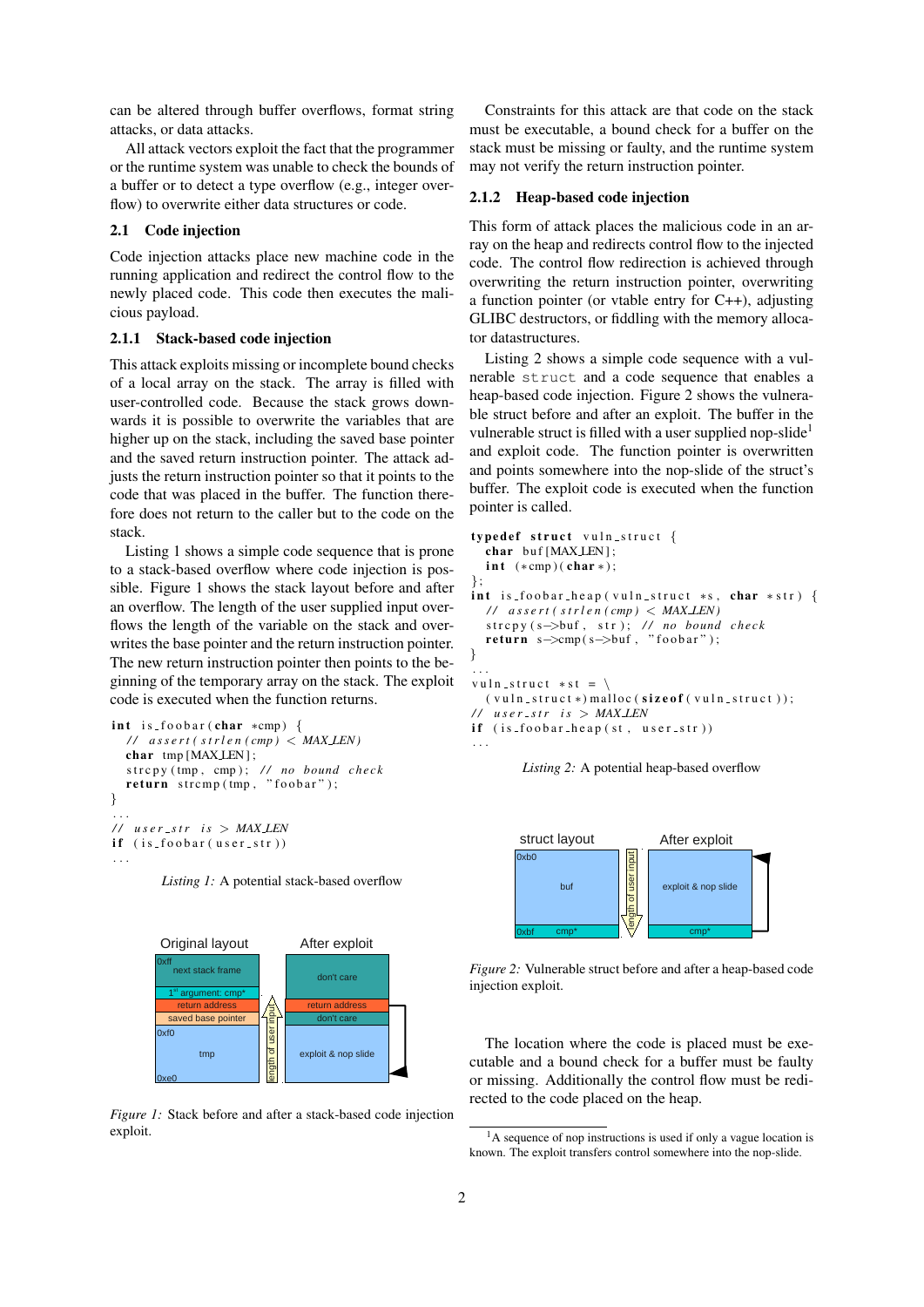# 2.2 Arc attacks

Arc attacks or return based programming uses already existing code sequences to execute malicious payload. A stack-based overflow is used to prepare the stack so that tails of library functions are executed one after another. These code sequences are aligned and prepared in such a way that arbitrary code execution is possible.

A stack-based buffer overflow as in Listing 1 can be used to prepare the stack for an arc attack. Figure 3 shows a simple arc attack that uses a buffer overflow on the stack. The buffer and the saved base pointer are overwritten with garbage data, the return instruction pointer is redirected to a function in the glibc (system() in this case). The function pointer is followed by the saved ebp that is used when the function returns and the arguments to that function.



*Figure 3:* Stack before and after a stack-based arc injection.

This attack relies on a stack-based overflow and that the return instruction pointer is not verified before it is dereferenced.

#### 2.3 Format string attacks

A format string attack exploits the argument parsing possibilities of the printf family. If an unchecked user controllable string is passed to a print  $f$  function then the attack can read and write arbitrary memory addresses and pop an arbitrary amount of data from the stack.

Listing 3 shows code with a potential format string exploit. Using a combination of %x to increase the amount of printed characters and %n that writes the number of already printed characters to a given location it is possible to read and write arbitrary memory locations. Assume that in Listing 3 the return instruction pointer is at  $0 \times f \in \text{ffd37c}$ and the text array is 11 words higher up on the stack relative to the printf call. An input string of (0xffffd37c)(0xffffd37e)%12\$2043x.%12 \$hn%11\$32102x%11\$hn will overwrite the return instruction pointer with 0x0804856a by writing two half words namely  $0x0804 - 9 = 2043$ , and  $0x856a - 2043 = 32102.$ 

Depending on the environment a format string exploit overwrites the return instruction pointer, the global offset table (GOT), or the list of destructors. All of these variations alter the control flow at one point in time.

```
void foo (char *arg) {
  char text [1024];if (\text{strlen}(\text{arg}) \geq 1024) return;
  stropy (text, arg);print(f (text);}
. . .
foo (user<sub>-str</sub>);
. . .
```
*Listing 3:* A potential format string attack

The requirement is that the user string must contain escape sequences like %n or %s that are then parsed and expanded by printf.

## 2.4 Arithmetic overflow

Arithmetic data types always have specific bounds. An 1 byte data type can only store 256 different values. If an operation (e.g., addition) exceeds these bounds then the variable wraps around and continues on the other end (e.g.,  $127 + 1 = -128$  for an 1 byte, signed data type, or  $255 + 1 = 0$  for an unsigned 1 byte data type). These overflows can be used to bypass bound checks (e.g., before memory is allocated).

Listing 4 shows a potential arithmetic overflow. If len has the value 0x40000000 then  $len > 0$  holds but the result of the multiplication in the malloc call is 0. The following memcpy will overwrite data structures on the heap, resulting in a heap-based overflow.

```
void foo (int len, char *pack) {
  char * response;
  if (\text{len} > 0) {
    response = malloc (len * size of (char *));
    memcpy (response, pack, len);
  }
}
. . .
foo (user_len, user_packet);
. . .
```
*Listing 4:* A potential arithmetic integer overflow

Requirements for an arithmetic overflow are lax or implicit type conversions, sign errors, rounding errors, type overflows due to arithmetic operations, and pointer arithmetic.

#### 2.5 Data attacks

A data attack exploits a missing or faulty bound check to write data to an user-controlled address. This random write is used to redirect control flow to injected code or to set up a secondary attack.

```
void foo (int pos, int value, int *data) {
  data [pos] = value;}
. . .
foo (user_pos, user_value, data);
. . .
```

```
Listing 5: A potential data attack
```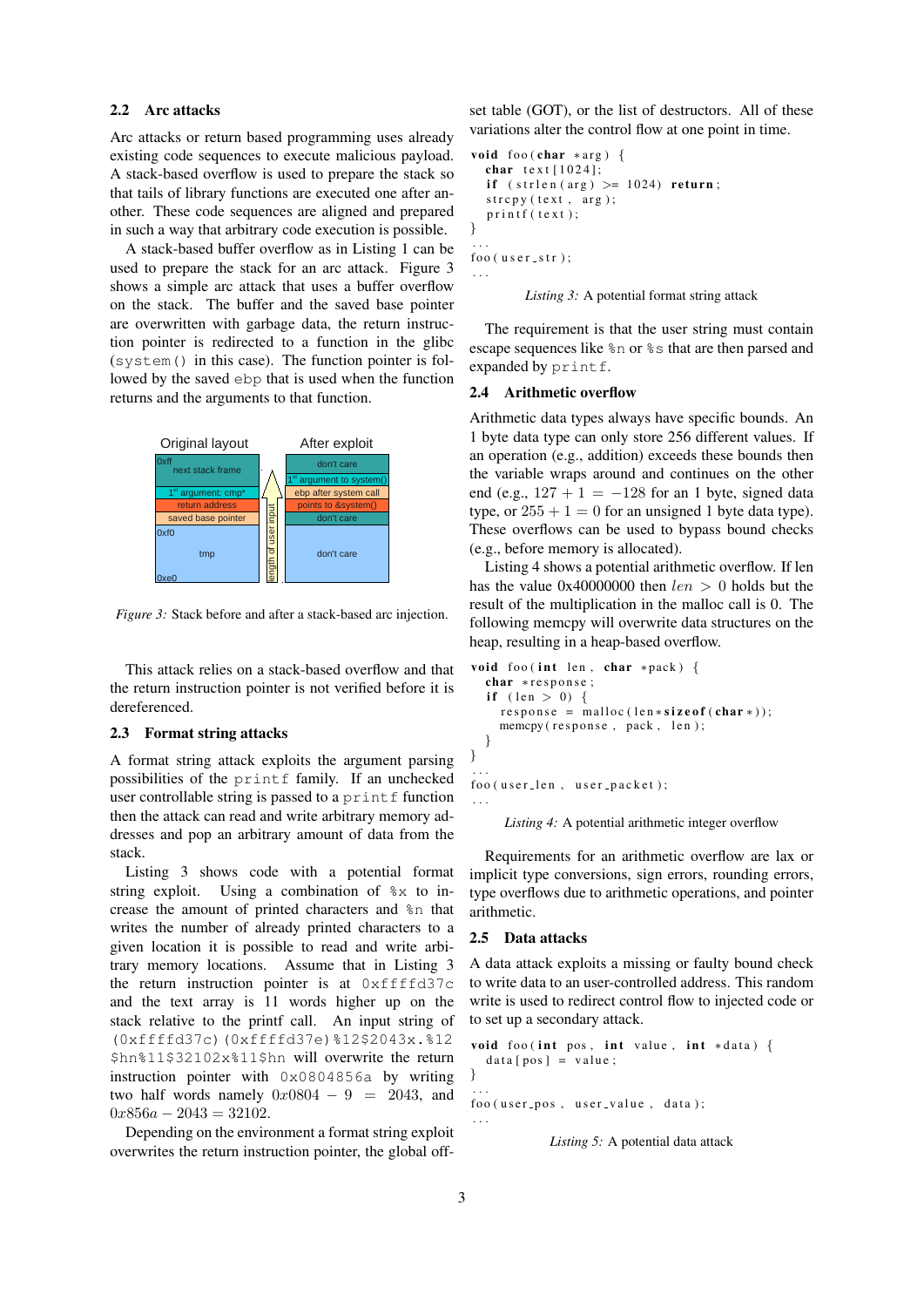Listing 5 is prone to a potential data attack. The attacker controls the position and the value that is written. A simple calculation relative to the position of the data array enables a random write to (almost) any memory location. Most real programs have some checking that limit the location and value that can be written.

Requirements for a data attack are unfiltered or only partially filtered user input and missing or faulty bound checks.

## 2.6 Mixing x86 64 and i386 code

Modern operating systems support x86 64 and i386 code in parallel. An application can even use both modes interchangeably. Mixing x86 64 and i386 code is used to trick static verifiers or to escalate privileges. Most static verifiers and system call authorization frameworks are limited to either x86 64 or i386 code. An application that uses both instruction sets to execute system calls or specific control transfers is able to escape the control of the guards [10].

## 3 Protection

User-space software-based fault isolation (SFI) with additional guards can protect a running application from all the attacks described in Section 2. SFI separates a running application into two user-space protection domains, the virtualization layer and the application layer. The virtualization layer controls every single control flow transfer of the application and checks all instructions before they are executed. The virtualization system caches executed code in a code cache to reduce the overhead of virtualization. The virtualization system adds additional guards to the translated code and verifies static control flow transfers during the translation process. Indirect control flow transfers, where the target is not known at translation time, are wrapped into an additional runtime check.

#### 3.1 Software-based fault isolation

Any dynamic binary instrumentation tool like HD-Trans [22, 21], DynamoRIO [5], Pin [14], Valgrind [16], or fastBT [18, 17] can be used to implement SFI. The binary translation framework must support the following features:

- 1. return addresses on the stack and indirect jump targets must point to the original location. This feature separates the binary translator and the running application and implements a protection domain in user-space.
- 2. the full x86 64 and i386 ISA must be supported, otherwise an exploit can target the missing instructions and escape the binary translator.
- 3. the translation and runtime overhead should be low. The chances of wide adoption is low if the overhead for SFI is high.

4. a small trusted computing base enables the verification of the binary translator's code.

We use fastBT, a low-overhead, small, dynamic binary translation system that supports the complete i386 and x86 64 ISA, to implement additional guards that guarantee SFI. fastBT is the only binary instrumentation framework that supports all features described above. The SFI framework wraps application code into an additional layer of protection. The additional guards verify all code locations. Only verified and translated code is executed.

The additional guards execute safety checks during the translation process of dynamic code for static targets and add runtime checks where a static target verification is not enough (e.g., for dynamic indirect control flow transfers). Figure 4 gives an overview of the translation process and shows the different stages where guards are inserted.



*Figure 4:* Overview of the translation process. The guards are executed during the translation phase and whenever indirect control flow transfers are dispatched.

All system calls are wrapped into an additional protection framework. This system call authorization framework checks each system call based on system call number, location of the system call, and given parameters. These authorization parameters are specified using a simple policy. The policy based authorization system is extended by system call guards that execute specific handler functions to examine the parameters of a system call in detail (e.g., open system calls are checked for path arguments, mprotect system calls are checked for executable and writeable flags, and mmap system calls are checked for already mapped regions and overlaps).

Figure 5 shows the additional layer of protection that is wrapped around the running application. The sandbox protects the user and the system from bugs of the application.

# 3.2 Code injection

The SFI framework records all code locations of the original application and marks these locations as read only. All executed code is translated first and the SFI framework checks the location of translated code. If the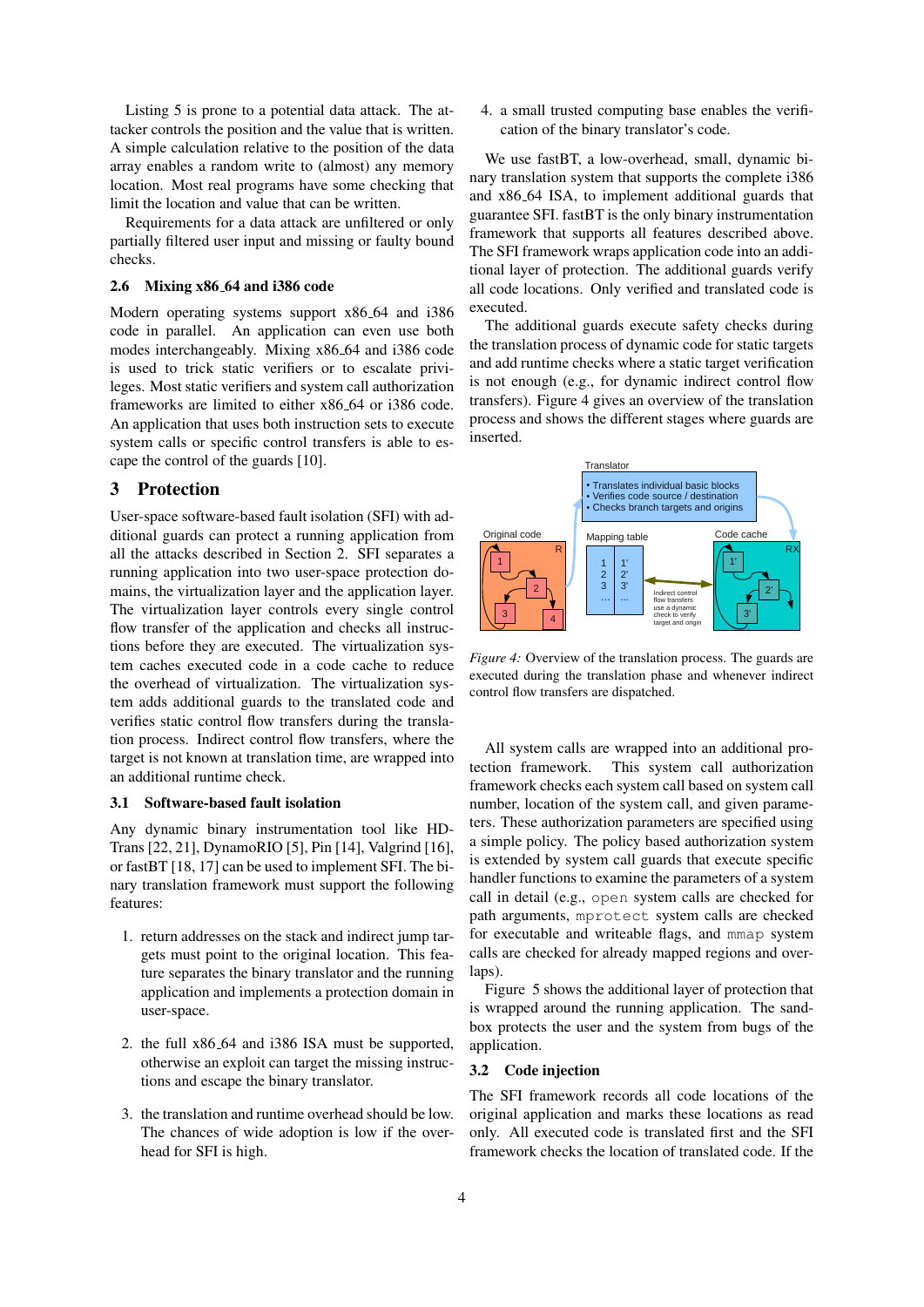

*Figure 5:* Sandbox overview of an application running under the control of user-space fault isolation.

translated code is not part of the original code regions then the program is aborted.

Because all original code locations are marked read only new code must be injected to data regions. These data regions lack the executable bit and the translator aborts when a control flow transfer to a data region is detected.

This guard protects from all forms of code injection. Only code that is available in the application is allowed to execute.

## 3.3 Arc attacks

Arc based attacks redirect control flow to already existing code chunks in the application. Stack-based arc attacks [20] use artificial stack frames to execute arbitrary code using function tails. Heap-based arc attacks redirect control flow to unintended code (by, e.g., overwriting a function pointer, or a vtable).

The SFI framework detects the redirection of the control flow into a function of a different module. Intermodule control flow transfers must target exported functions. If an inter-module control flow transfer targets a non-exported symbol then the application is terminated. This guard stops all arc attacks that redirect control flow to code sequences inside functions.

#### 3.4 Data attacks and arithmetic overflows

Data attacks and arithmetic overflows result in a (more or less random) write to memory. Data driven attacks that redirect control flow to injected code are caught by the code verification guards from Section 3.2. Attacks that only change data are not detected by the SFI framework but are detected whenever a system call is executed that is not part of the policy or if the arguments of the system call exceed the policy's privileges.

## 4 Related work

Security can be enforced on many different levels and through different approaches. This section describes orthogonal or similar approaches to SFI as well as SFI itself. Protection and verification is either done ahead of time or dynamically at runtime. Ahead of time protection reduces the potential overhead but either restricts the ISA or uses complicated static analysis. Dynamic protection checks code during the execution using dynamic runtime safety checks. The granularity of protection differs widely between approaches. A virtual machine operates at a very coarse-grained level of protection with additional overhead to provide a complete system image per application. Protection mechanisms on the system call level are less coarse-grained but only user-space protection mechanisms enable the complete control over all executed instructions, including control flow transfers.

## 4.1 Compiler extensions

Compiler extensions are able to protect the code when it is translated to machine code. The compiler adds additional runtime checks for, e.g., format strings, buffer allocations, and return instructions to guard the running application. Static verification reduces the amount of necessary runtime checks. Examples for such systems are, e.g., StackGuard [9], FormatGuard [6], Propolice [13], PointGuard [7], and libverify [3].

Each of these systems removes (or reduces) one attack vector. The drawback of these approaches is that they do not consider the complete picture and only concentrate on one single attack form, leaving other attack vectors open.

# 4.2 System call authorization

System call authorization offers a coarse-grained form of protection on the system call level. Individual system calls of an application are enforced according to a static or dynamic policy. Examples of such systems are AppArmor [4], Linux Security Modules [23], Systrace [19], MAPbox [1], SubDomain [8], Switchblade [11], and Consh [2].

The drawback of these systems is that code exploits inside of an application are still possible. The application is only bound by the policy and can execute any system calls and arguments that are allowed. An exploit is able to circumvent these sandboxes if the system call policy is not tight enough. A secure runtime system can use system call authorization as a second line of defense, but should not rely on system call authorization to catch all possible exploits.

## 4.3 Static verification

Static verification processes the application's code and guarantees statically that no exploits are possible. These static verifiers limit the ISA in several ways, e.g., they pad instructions so that they do not cross 16 byte boundaries, they align indirect control flow transfers, and limit the interaction possibilities with the operating system. Such approaches are implemented in PittSFIeld [15] and Google's Native Client (NaCl) [24].

## 4.4 Software-based fault isolation

Software-based fault isolation uses dynamic binary translation to add dynamic guards to the executed code.